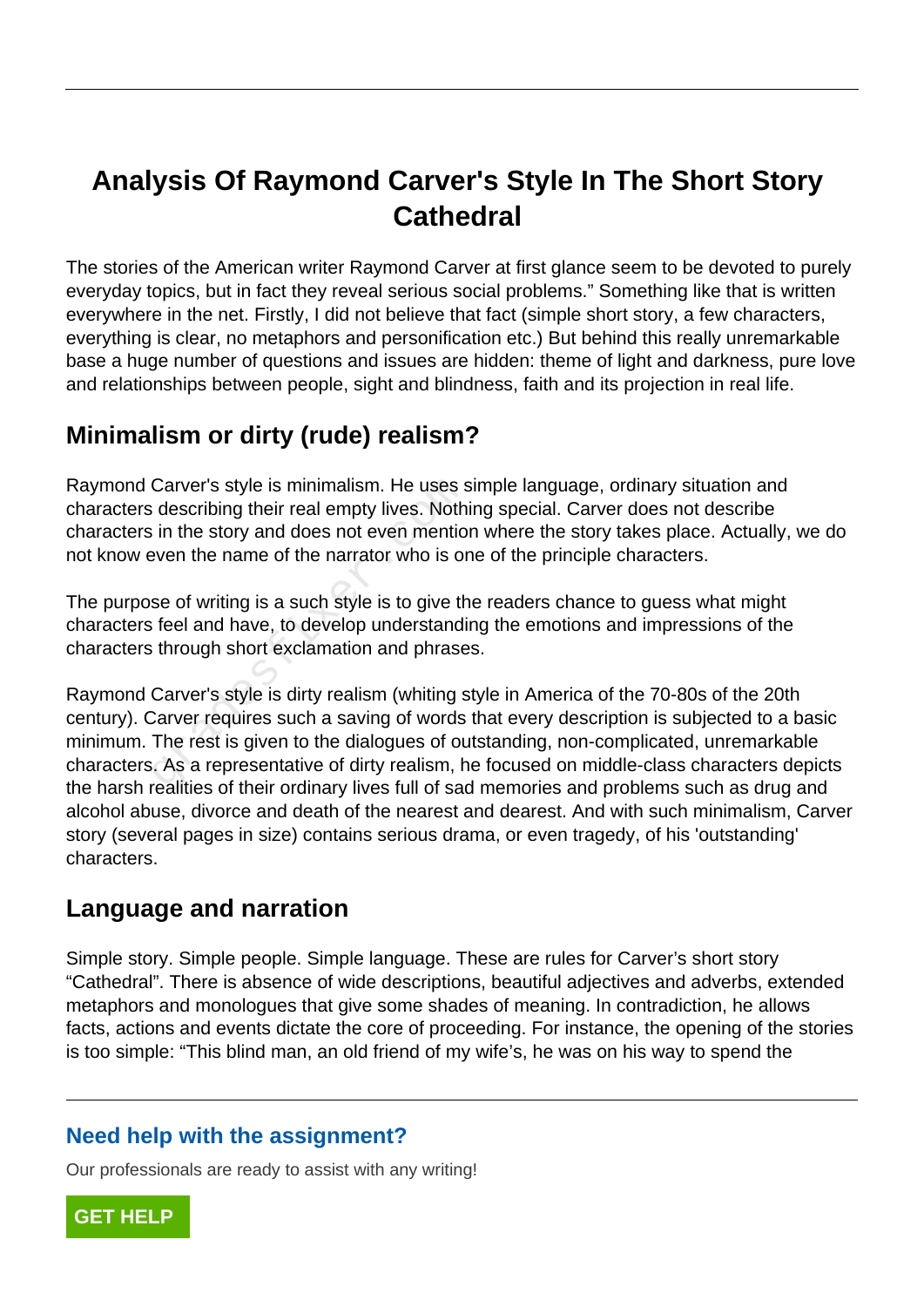night." Carver focuses on the simple events, routin of everyday life.

The story is written in 1st type of narration. The narrator, whose name is actually we do not known, drinks too much and has misunderstanding with his wife. Paradoxically, he tells us story but during the conversation between blind man, narrator and his wife the second one takes the passive position (he said some words to show that he was present in the room). It seems he could not understand not only his wife but also himself until Robert opens his eyes on his real problems to show how can he live in a kind of communion with the world and what connections he could have with it.

### **Pure Love in story**

Is there any love in the story? On the first glance there is any. The couple has so much misunderstanding and unwillingness to hear each other that it seems they live in different worlds.

The wife wants to speak, she needs this communication. I think that is why she records letters to the blind man and tries to compose poetry. Her husband does not realize importance of support her. He listens her poems but without any pleasure and even emotions.

On contrast here is another couple in the story - Robert and his wife. We do not know a lot about their relationships but this short description about death of the Robert's wife says a lot. To the very death Robert does not leave his beloved and he saves a half of the coin (another half he put into the hearse) which reminds him about his love. wants to speak, she needs this commund man and tries to compose poetry. He<br>pr. He listens her poems but without and<br>st here is another couple in the story - I<br>relationships but this short description<br>y death Robert does no

# **Meaning of "blindness"**

I imagine an ordinary person living with primitive instincts, limited in his mind. His life is like a sticky liquid sucking in, from day to day. One day, in such a stable world, someone invades him that does not fit into it at all. From the very beginning we know about the blind man. We easily recognize that the narrator does not like the blind man and the blind in general. Blind. Vision is the most important organ of perception and 'such' existence in the dark terrifies the protagonist. There is disgust, misunderstanding, but only until the moment when this someone opens up for him another world, a world without borders and frames, where the main thing is what the soul feels, and not the body. How can a blind person explain to a blind man what it looks like that he had never seen in his life? That is why Robert asks to draw a cathedral, buttress arches, but the narrator shows him only the walls and the cold stone. Then he asks to close his eyes and allow the blind draw people with his hand in the cathedral, put the soul in the line of walls and stone. He shows a world that can only be seen by one who closes his eyes. The spiritual world and it is

#### **Need help with the assignment?**

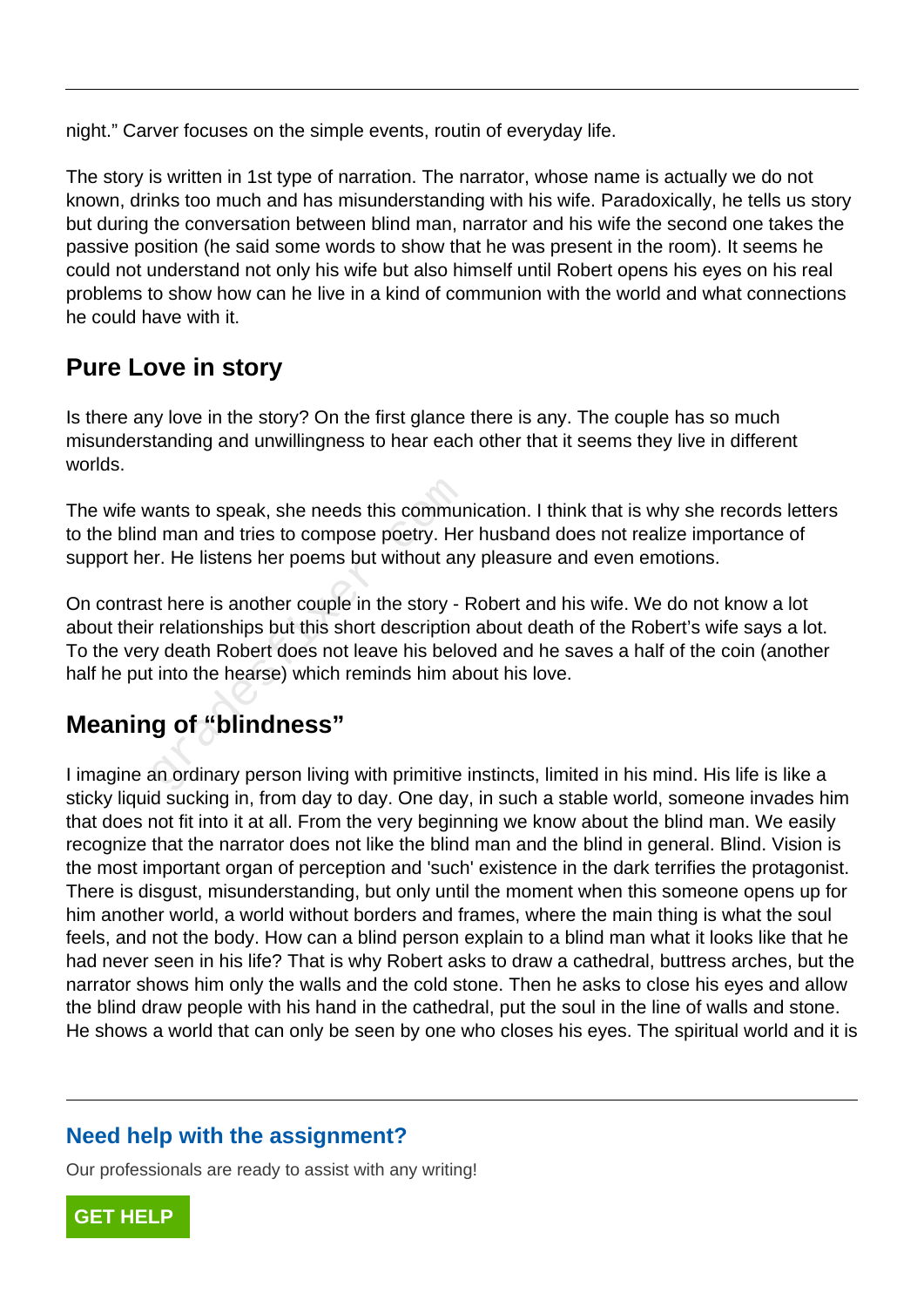much more beautiful than the visual. To believe and feel, eyes are not needed at all.

The theme of light and dark is also interpretation of theme of sight and blindness. This is shown through the character of Robert, who is literally blind. Literally! But he is not considered the one who lives in the dark but, paradoxically, in light. However, we could understand that the narrator, who actually could see, is 'blind' metaphorically in a number of ways. Indeed, Robert teaches the husband to close his eyes, feel and see with his senses and, draw. At the end of the story they both draw a cathedral with closed eyes laying on the floor. There is a hope for boosting light in narrator's soul through the cathedral as a symbol of the light.

This is shown through his selfishness and also his inability to see how his actions are impacting his relationship with his wife, who is increasingly annoyed by his insensitivity and rudeness.

Other paradoxical thing is that Robert has two TV (one colorful and one black and white) and could understand what TV he is watching (or listening). This is another provement that Robert is not blind and powerless. He tries to get new information through other perceptions of the body.

### **Meaning of "cathedral"**

A cathedral is a symbol of faith, religion and the process of drawing it becomes the climax of the story.

The sighted hero is trying to explain to the blind man what a cathedral is. He talks about stones, architectural details, sizes. But for a blind person, these are not characterizing signs, for him the idea of objects is built on the basis of other categories: a cathedral has been built for centuries, people begin to build it, knowing that only grandchildren or even great-grandchildren can see the result. **g of "cathedral"**<br>al is a symbol of faith, religion and the p<br>d hero is trying to explain to the blind n<br>al details, sizes. But for a blind person.<br>ects is built on the basis of other categ<br>gin to build it, knowing that o

"Do you believe in God?" he asks the man, when he finds it difficult to choose words that are understandable for the blind to describe another architectural detail. During description of the cathedral, husband thinks about the house: "I drew a box that looked like my house". Here is a very strong image of transforming house into a cathedral, because cathedral is made, is built for people. That is why the blind man asks to draw people near the building.

The essence becomes visible through the form, the sighted person closes his eyes and feels the walls disappearing, for the Cathedral is something that cannot be perceived by the eyes, but only by something else, free from the fetters of a given shape.

### **Conclusion**

#### **Need help with the assignment?**